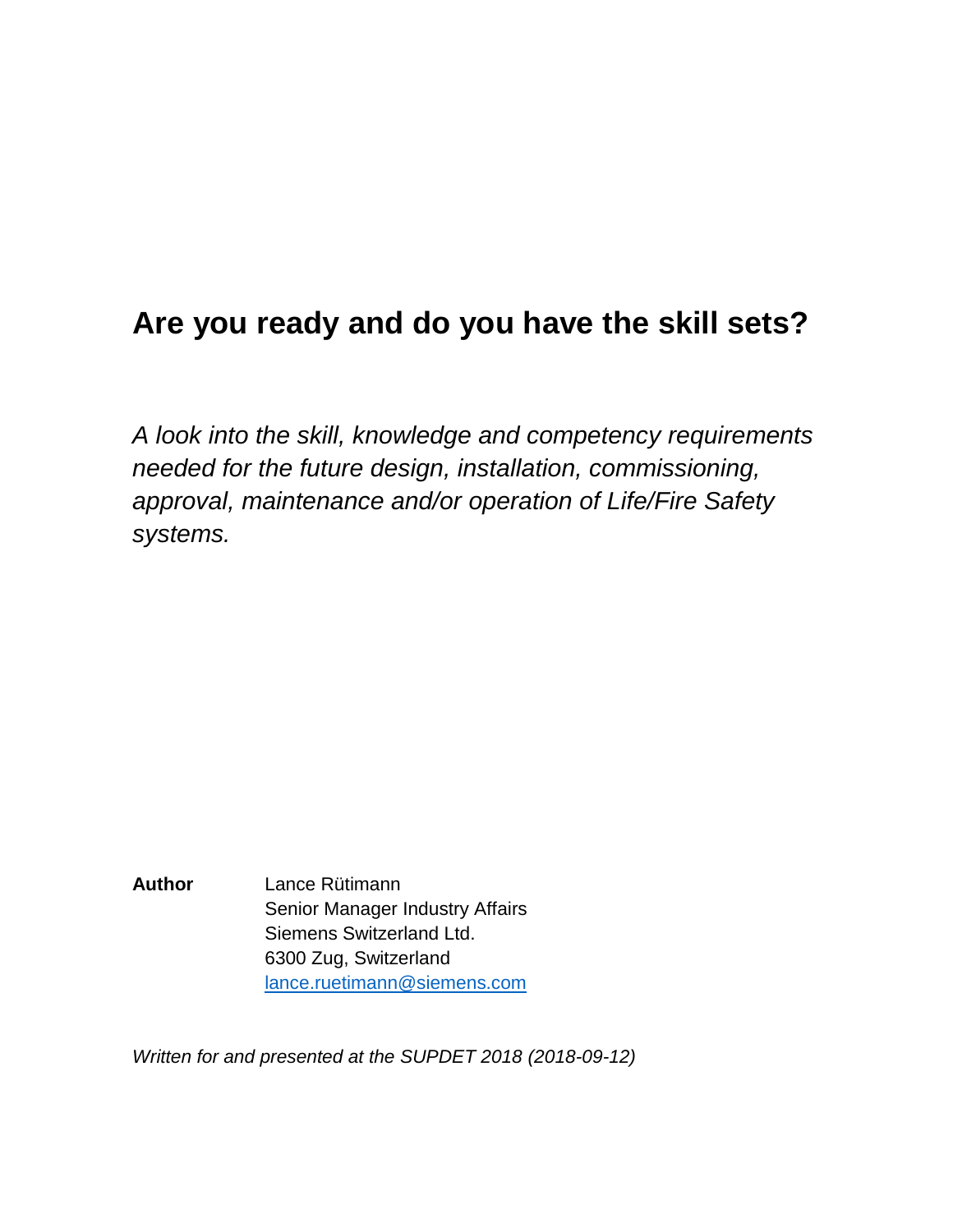#### **0. Introduction**

Digitisation is the big revolution. When we put all the marketing aside and think about the impact of the technical developments in recent time, we are clearly not just in a hype. It is a period of disruption, revolution and redefining for the Life/Fire Safety industry and the markets it serves. The future we discussed 5 to 10 years ago is now tangible. The plans we made then can now be deployed, because the accessibility and affordability for the broader markets is a reality – and it continues to evolve. The promises we made to make everything better and easier seem within reach.

But is there something we are overlooking? What about the know-how to make it happen in a way that is safe. Our industry mission contributes towards keeping people and assets safe, and this mission encompasses also how.

The content of this paper is based on opinions and insight collected from industry experts as well as numerous articles on digitisation including such outside of our industry. The approach has been empirical, because we are looking at a future that is still to be defined. As with any evolution, we are limited to the identification, observation and study of facts we deem to be relevant and hence indicators of what we need to do.

This paper makes no claim to providing answers, but it does point out many of the questions we need to address. Its purpose is to communicate a sense of urgency to the Life/Fire Safety industry stakeholders to extend the discussion of intelligent buildings and infrastructure to include the evolving Know-how of the women and men designing, installing, commissioning, approving, maintaining and/or operating these systems. Only so can our industry continue to meet the objective of its mission.

This paper reviews in broader context two areas on skill set development:

- 1. Identifying, building and developing the knowledge and competencies required to apply the new technologies in a safe and secure manner for all involved.
- 2. Developing and evolving new communication skills which increase the level of collaboration thereby bringing forth the best possible solutions.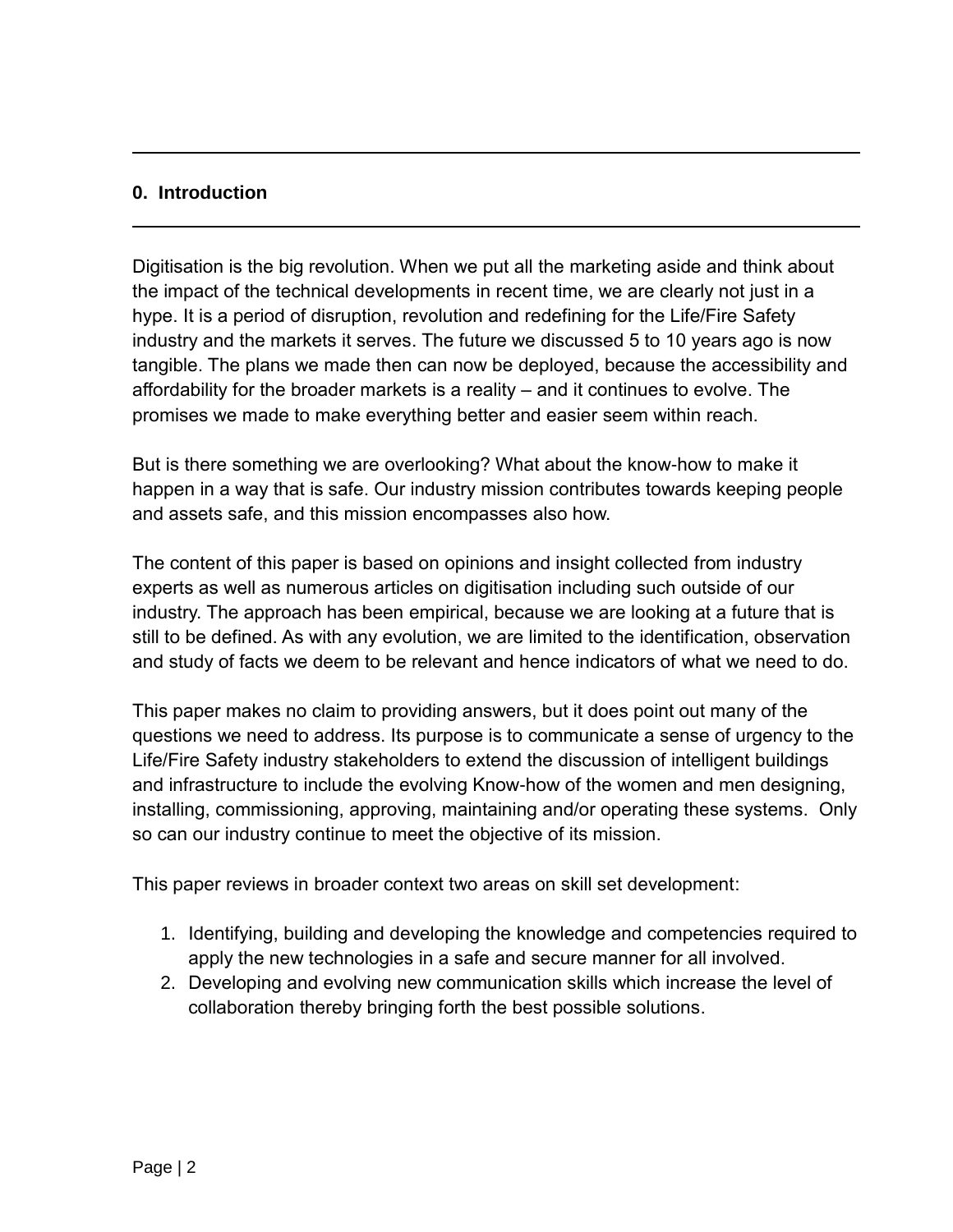## **1. Knowledge and competencies required to apply the new technologies**

Reflecting on a future of buildings that will provide an environment for occupants that is safe, secure, comfortable and simple, we need to take a long good look at the people that are involved in the various tasks surrounding the systems and solutions of these fantastic buildings. Of course, those people will have tools in place to make this happen. It is all part of the greater plan. But ask yourself how prepared you are today and - most of all - for a future, where there are still more questions than answers?

Are you ready and do you have the skill sets? Are you focussing on the exciting challenge ahead for yourself, our industry, for our customers and for society? How will our industry continue on its mission in a technological and knowledge environment that is changing faster than ever before?

The "E-Skills Manifesto from the European Commission 2017" looks at the needs for a society that is impacted by the technologies that have disrupted and changed the way we live, play and work. There is hardly an area that is not affected.

"*In the coming years 90% of jobs will require digital skills and competences at a higher than basic level. These are jobs not only in, but also outside of the office. Farmers, electricians, car mechanics, police detectives, teachers and doctors, among others use digital tools in their everyday tasks.*" *Source[: http://ec.europa.eu/DocsRoom/documents/21341/attachments/1/translations/en/renditions/pdf](http://ec.europa.eu/DocsRoom/documents/21341/attachments/1/translations/en/renditions/pdf)*

Regarding skill sets, the report makes it clear that as individuals, organisations or even whole industries, we have two choices:

- 1. We continue as we are only to be replaced and left behind.
- 2. We grab the initiative and begin to define this new future. In doing so, we grow our knowledge, extend our experience and broaden our competencies.

To better understand what these future skill sets could be, we need to look at the workplace environment and tools, capabilities during the Life/Fire Safety system lifespan, and additional educational needs resulting from the applied technologies (e.g. ICT).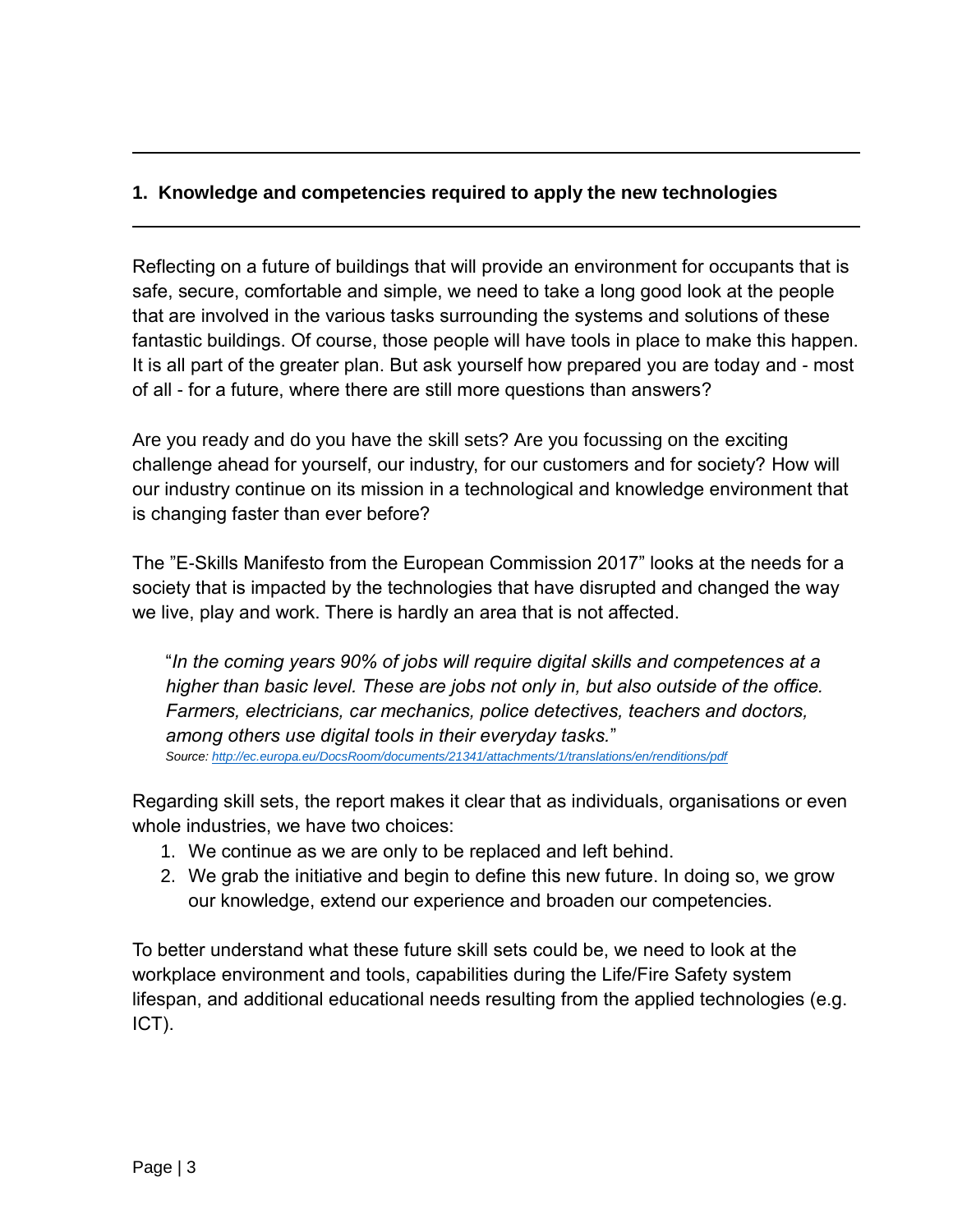## 1.1 Workplace Environment and Tools

Already today, most of us are experiencing in private and work life the new environment, tools and devices made available to us. Our basic needs to plan, communicate, coordinate, confirm, etc. have not changed, but how and when and with what is very different. There are challenges in the growing number of tools/apps and devices along with the speed at which they are modified. A common source of frustration and helplessness comes from the never-ending bugs and glitches – an unfortunate and highly unproductive part of the changing world. At the same time, it is a learning process expanding our knowledge.

The positive side of today's digital workplace is what we achieve across time and space, that which was not possible years ago (e.g. Telex, Fax). The accessibility of information through the Internet introduced in 1989 and the use of email since before are in a sense the building blocks of today's digital workplace. The availability and affordability of telecommunication and mobile devices are the catalysts that have driven innovation.

Focussing on the new workplace environment from the user's perspective, we have the following:

- 1. Integration of communication (as in social networks) enabling to follow and participate in an information exchange with written, audio and/or visual content however in an asynchronous approach.
- 2. Mobile and fix devices that interface us with our "virtual" worlds that in fact are made up of real people – Bots excluded.
- 3. Growing number of applications that act as assistants in the areas of planning, scheduling, organising, executing, reporting and – for most of us – reminding.

At our doorstep are "contextually aware apps" that make use of several information sources to streamline information flow, keep us focussed on what really needs to be done and already look ahead at what the next tasks are. Artificial Intelligence!

As stated before, our basic needs to plan, communicate, coordinate, confirm, etc. have not changed. However, we have acquired skill sets to meet these basic needs using means that were not there before. We have adapted and will continue to do so.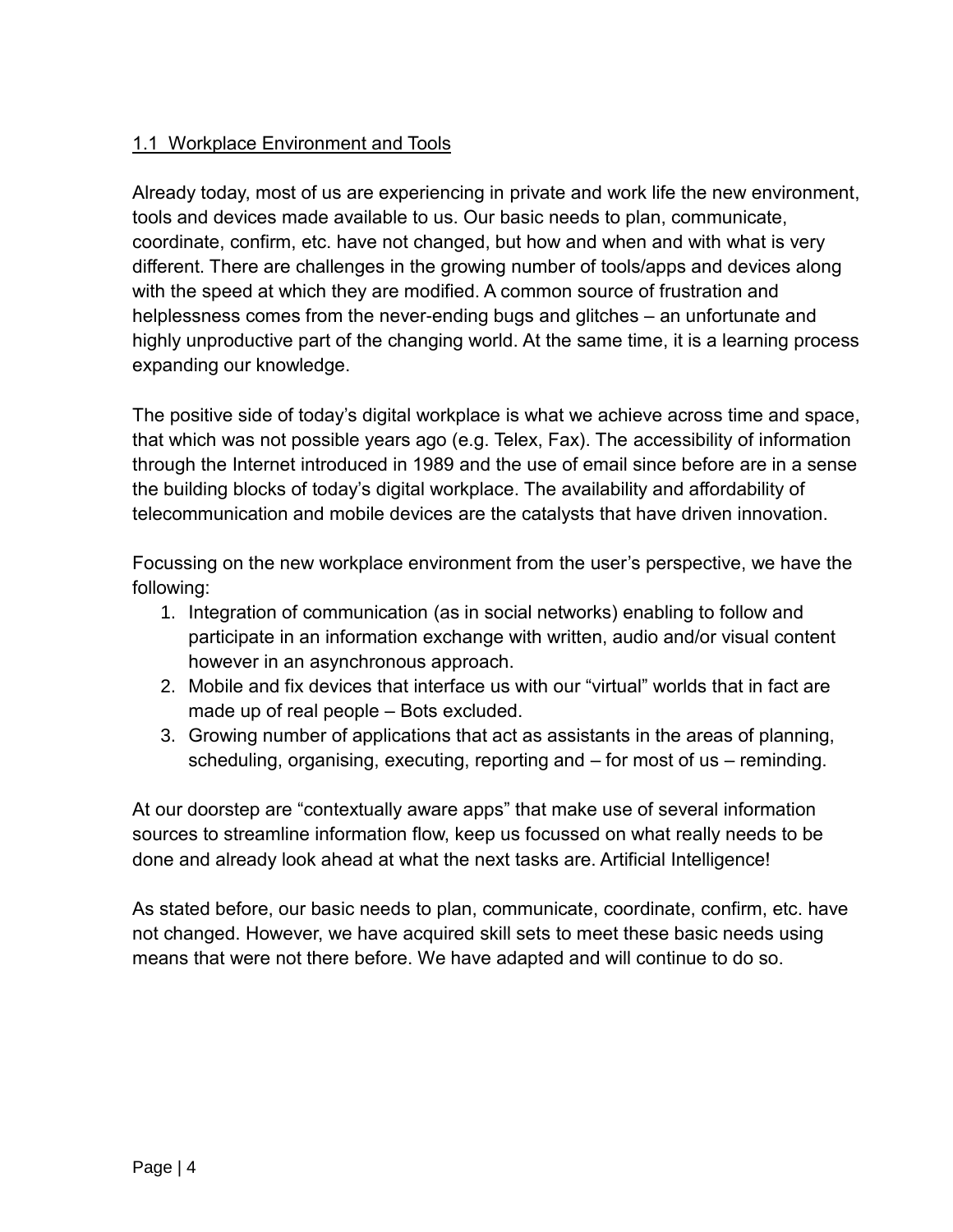## 1.2 Upcoming demands on the capabilities within our industry

From the basic digital workplace, envision a digital twin of the real world – a repository of information that allows us to virtually create and test a building with all its infrastructure and design characteristics. Long before construction begins, a multi-disciplined team is simulating fire development, smoke spread and evacuation to find inconsistencies in design requirements or just simply physical characteristics of spaces. As construction progresses, changes in the real world are fed back into the virtual world cascading through a multitude of interdependencies that are analysed for possible issues to be addressed.

This clearly and significantly changes how we conduct our business, execute our work, and serve the market meaning new skills are needed across the whole building lifespan. Buildings will still have fire protection, but how we achieve that objective will change drastically. Add artificial intelligence with the use of virtual models to deal with complexity and the risk of mistakes.



*Source[: https://www.siemens.com/customer-magazine/en/home/buildings/light-and-building/faster-better-cheaper.html](https://www.siemens.com/customer-magazine/en/home/buildings/light-and-building/faster-better-cheaper.html)*

The key message is that we will need to know how to utilise these tools wisely. To do so, we must understand what they do and what the output tells us. As you go through the following table, keep the above picture in your mind. You should identify two big changes being a) all contributors working in a predominantly parallel approach as opposed to the more sequential approach of today, and b) higher levels of collaboration ( to be discussed in the second part of this paper).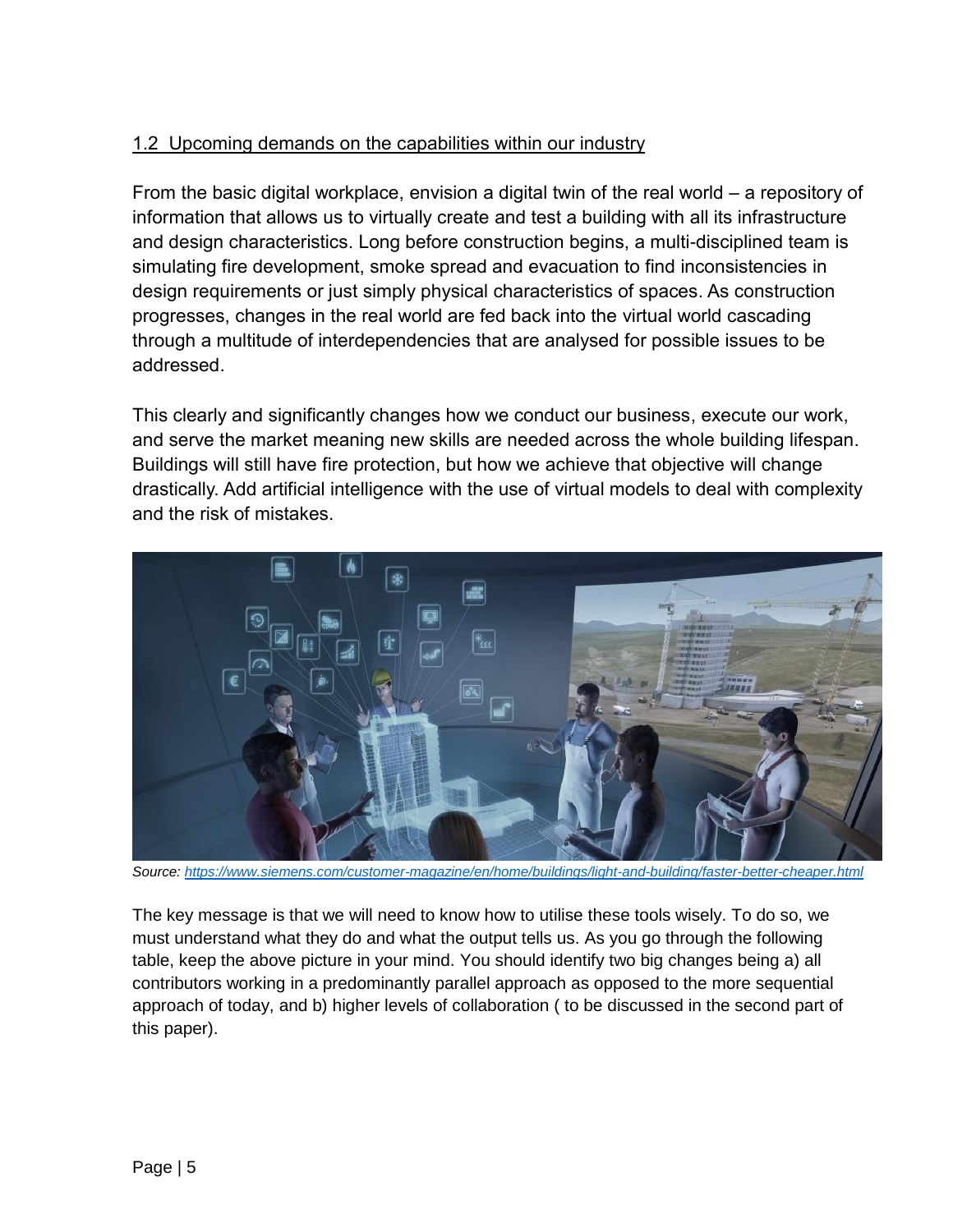| <b>Phase</b>         | <b>Roles</b>     | <b>Required capabilities</b>                                                                                                                                                                                                                                                                                                                                                        |
|----------------------|------------------|-------------------------------------------------------------------------------------------------------------------------------------------------------------------------------------------------------------------------------------------------------------------------------------------------------------------------------------------------------------------------------------|
| Concept              | Customer         | describe the desired functions of the building in respect<br>to occupants, processes and operations in and around<br>the building (complex)                                                                                                                                                                                                                                         |
|                      | Consultant       | utilising the virtual model of the future building (digital<br>$\overline{a}$<br>twin), integrate requirements provided by customer,<br>standards, regulations and laws                                                                                                                                                                                                             |
|                      | Authorities      | pre-review the project using virtual model to make a<br>broad assessment of conformity with relevant legal (and<br>possibly normative) requirements                                                                                                                                                                                                                                 |
| Design<br>Specifying | Consultant       | extend and elaborate the details of the technical<br>infrastructure (e.g. life safety systems) to establish a<br>working virtual model<br>run overall simulations to confirm, improve or even<br>$\overline{a}$<br>correct design aspects<br>verify compliance with legal and normative requirements<br>create specification requirements for suppliers<br>$\overline{\phantom{0}}$ |
|                      | <b>Suppliers</b> | provide specific data to the virtual model<br>$\overline{\phantom{0}}$<br>run specific simulations to assess performance and<br>make necessary adjustments<br>extract initial data that would be used to engineer<br>(program) and commission the real system                                                                                                                       |
|                      | Customer         | review design and function (including simulations) of the<br>infrastructure using the virtual model<br>verify compliance with design requirements                                                                                                                                                                                                                                   |
| Approvals            | Authorities      | review the project using the virtual model<br>$\overline{a}$<br>assess conformity with all relevant legal (and possibly<br>$\overline{\phantom{0}}$<br>normative) requirements<br>issue permit(s) based on the virtual model                                                                                                                                                        |
| <b>Bidding</b>       | Design           | publish tender in fully electronic form<br>provide virtual model to allow perspective suppliers                                                                                                                                                                                                                                                                                     |
|                      | <b>Suppliers</b> | develop and test offering using virtual model<br>run necessary simulations to assess performance,<br>requirements conformity and interaction with other<br>systems (both desired and un-desired interactions)<br>produce offering                                                                                                                                                   |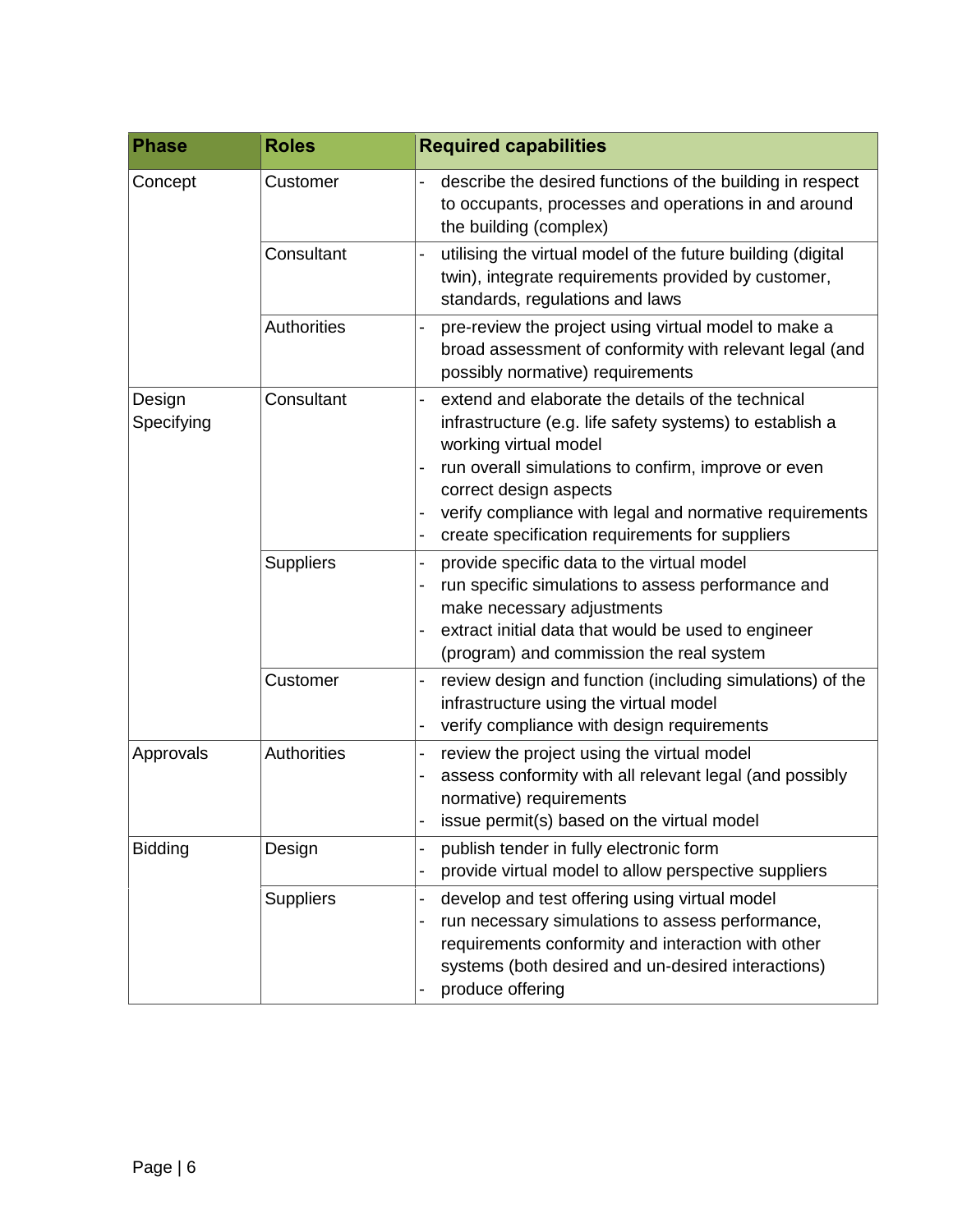| <b>Phase</b>                     | <b>Roles</b>                                      | <b>Required capabilities</b>                                                                                                                                                                                                                                                                                                            |
|----------------------------------|---------------------------------------------------|-----------------------------------------------------------------------------------------------------------------------------------------------------------------------------------------------------------------------------------------------------------------------------------------------------------------------------------------|
| Installation                     | Electrician<br>Installer                          | based on data from virtual model:<br>- install cabling, mount and connect devices<br>- verify installation and test communication using<br>intelligent instruments<br>amend data in virtual model to reflect "as-built" status<br>$\blacksquare$<br>hand-over to engineering and commissioning<br>$\overline{a}$                        |
| Engineering                      | <b>Project Engineer</b>                           | based on data from virtual model, build programming of<br>system<br>run simulations and make corrections and improvements<br>review any cost impacts<br>$\overline{\phantom{0}}$                                                                                                                                                        |
| Commissioning                    | <b>Field Technician</b><br><b>System Engineer</b> | commission system in accordance with virtual model,<br>and all relevant legal and normative requirements<br>test any changes using virtual model prior to<br>implementation<br>feedback changes into virtual model                                                                                                                      |
| Acceptance<br>Handover           | <b>Authorities</b>                                | conduct review of system using virtual model as<br>reference<br>mark any deficiencies or non-conformity issues<br>issue final approval                                                                                                                                                                                                  |
|                                  | Customer                                          | review design and function (including simulations) of the<br>infrastructure using the virtual model<br>verify compliance with described requirements                                                                                                                                                                                    |
|                                  | <b>Field Technician</b>                           | correct deficiencies and non-conformity issues<br>confirm back to all parties using virtual model<br>$\overline{\phantom{0}}$                                                                                                                                                                                                           |
| Maintenance<br>Update<br>Upgrade | (Field) Technician                                | remote servicing as far as allowed by technology, safety<br>$\qquad \qquad \blacksquare$<br>regulations and standards<br>system analysis using historic data and virtual model<br>feedback any changes to system into the virtual model<br>(Question: Could one day be automated by linking the<br>real system with the virtual model.) |

*Note: The above list of phases and roles are neither an extensive nor complete list.*

To summarise, there is an abundance of information being exchanged between the roles using the virtual model as a platform to experiment, test, improve and verify solutions prior to implementation in the real installation. Contextually aware components of the tools we work with will assist and guide us. Some of these are already in use today.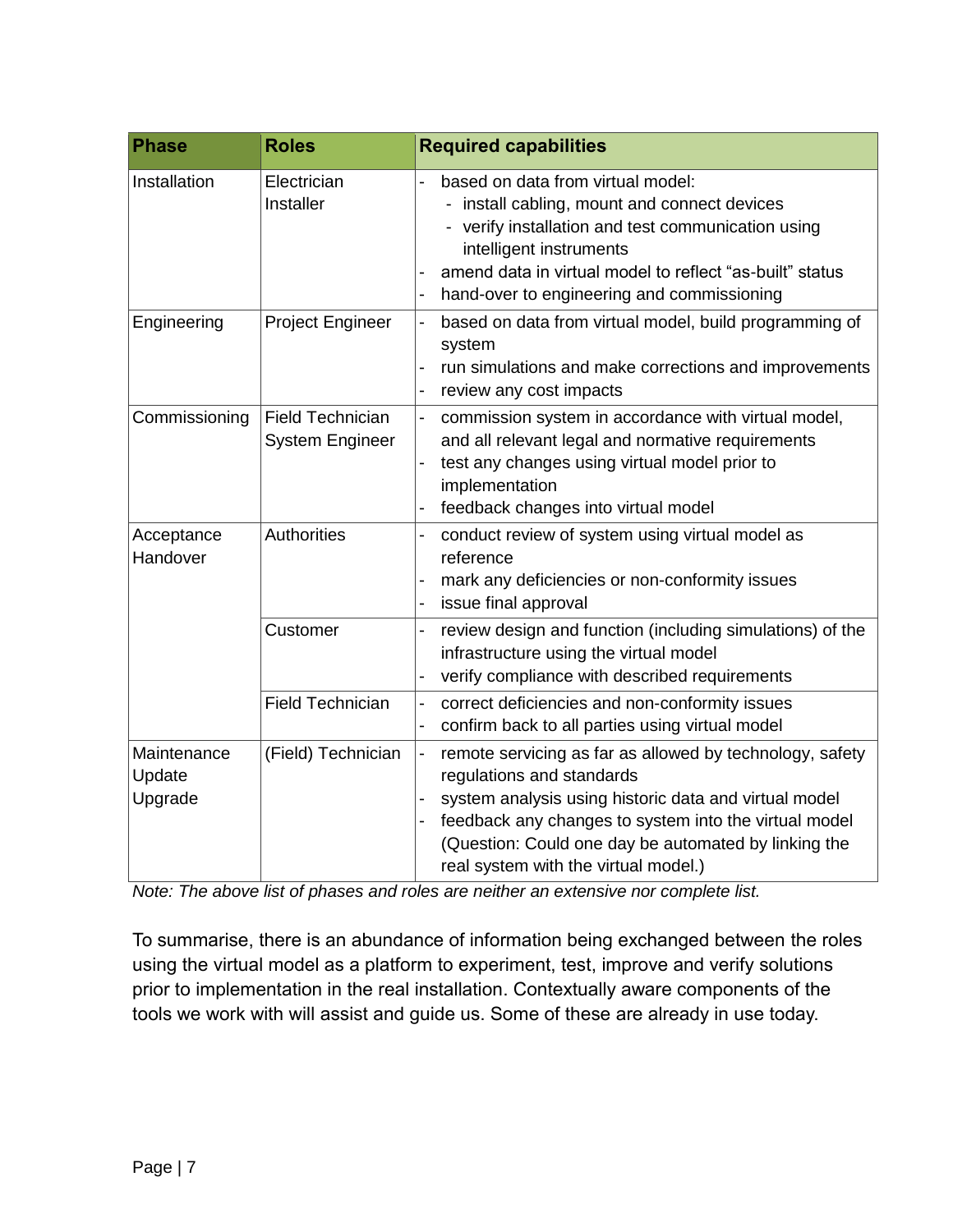## 1.3 Impact of ICT on Education Needs

Additive to the expertise in Life/Fire Safety systems is the application and use IT landscapes and tools. This quickly, evolving world is still somewhat new to our industry, and it is here to stay. No longer are we only in contact with fire engineers, authorities, installers, etc., we are engaging with experts from the ICT world. To do so effectively and efficiently, we need to understand their language. In this way, we can make the best use of the infrastructure, and "best use" means most value and safe application for the system owner/operator.

There are crucial reasons to integrate this knowledge into our existing expertise:

- 1. We understand best how Life/Fire Safety systems contribute to saving lives and protecting assets.
- 2. We are the professionals in assuring that these systems achieve their objective.
- 3. We cannot depend on an ICT industry to fill that gap for us. That is our responsibility.

This is both a unique and pressing opportunity providing the kind of challenge that heightens the attractiveness of our industry. Some believe that the digital disruption will reduce the amount of training needed. This would be true if we limited the application of digitisation to remote service or remote support. Due to the broad dissemination of digitisation in all aspects of our industry, the situation is exactly the opposite – as outlined above and substantiated by the European Commission report.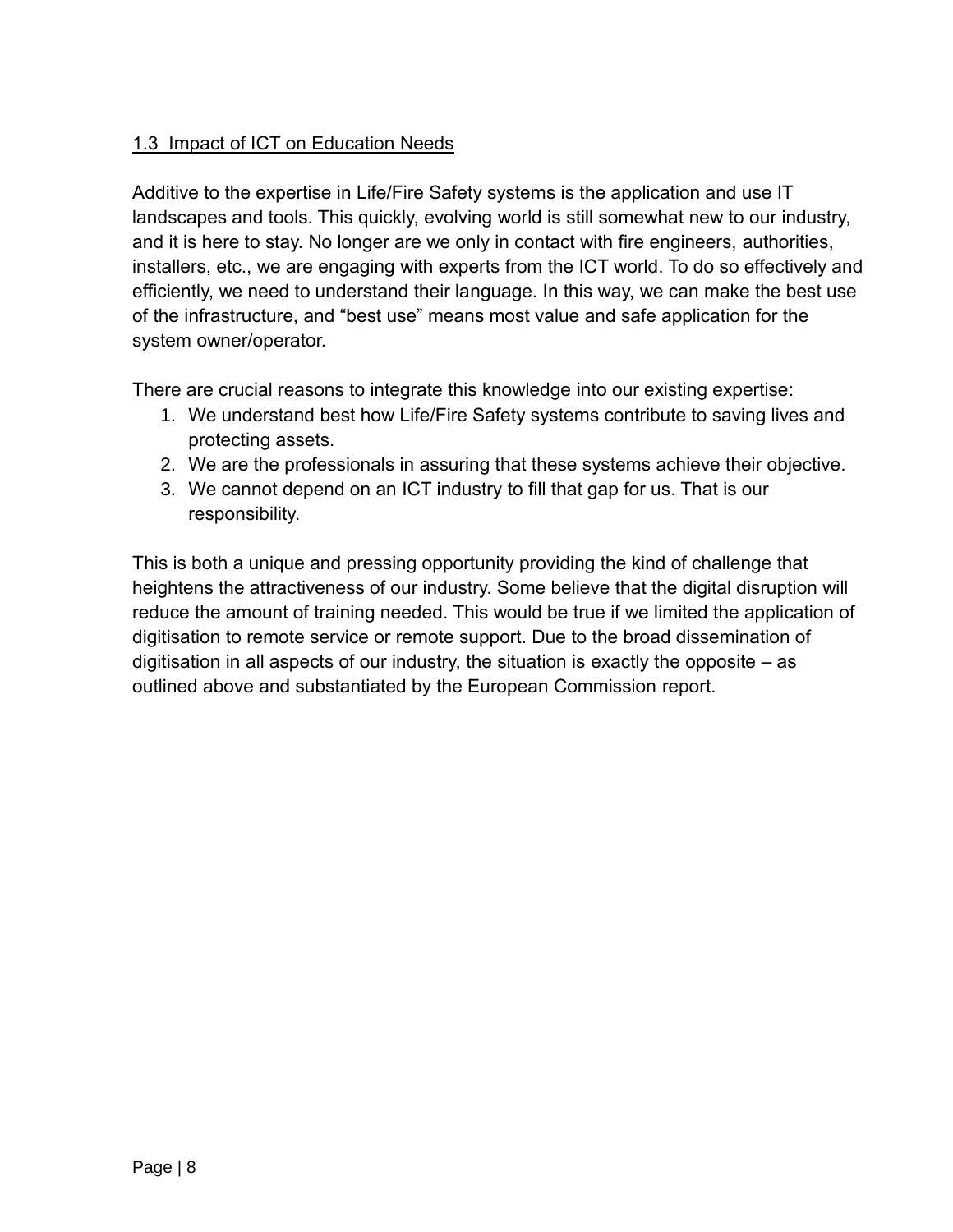## **2. Communicating and Collaborating in a digital work environment**

This brings us to the second aspect of this paper that focuses on communicating and collaborating skills in a digital work environment. Information is crucial for us to exist let alone to complete our tasks. With digitisation, we have significantly changed the characteristics of information such as content reliability, volume, life span, availability, speed of dissemination – just to mention some. It is ever more difficult to capture and extract relevant information. We speak of "information overload", when I think what we mean is entropy – a lack of order or predictability.

There is an additional phenomenon that we need to be highly aware of, and that is complexity. One perspective is technical such as how various systems will interact with each other and not create glitches. However, before this area of complexity is addressed, we need to look at the complexity of the social system we establish when working together on a whole project or just one small aspect thereof. We can easily find ourselves in a Babylonian status because of barriers due to language, trust, differences in values and experiences, and so much more.

So, if the premise is that both entropy of information and complexity in our social systems hinders us, how do we define successful communication and collaboration in this challenging digital work environment? The simple answer would be to develop a common mindset and a common vision.

This new world is bold, and so must we be as well. It is too complex to solve on our own, meaning success is dependent on pro-active communication, collaboration and team work. The change we need to make is reaching out and including those that can help us to understand how to apply new technologies in our work to design, install, commission, maintain or operate the Life/Fire Safety systems that assure intelligent buildings are fire safe.

#### 2.1 Communication

Depending on which reference source, the term "communication" has a multitude of definitions. For the purpose of this paper, I choose to focus on the descriptors "exchange", "share" and "invoke understanding", all of which contribute to establishing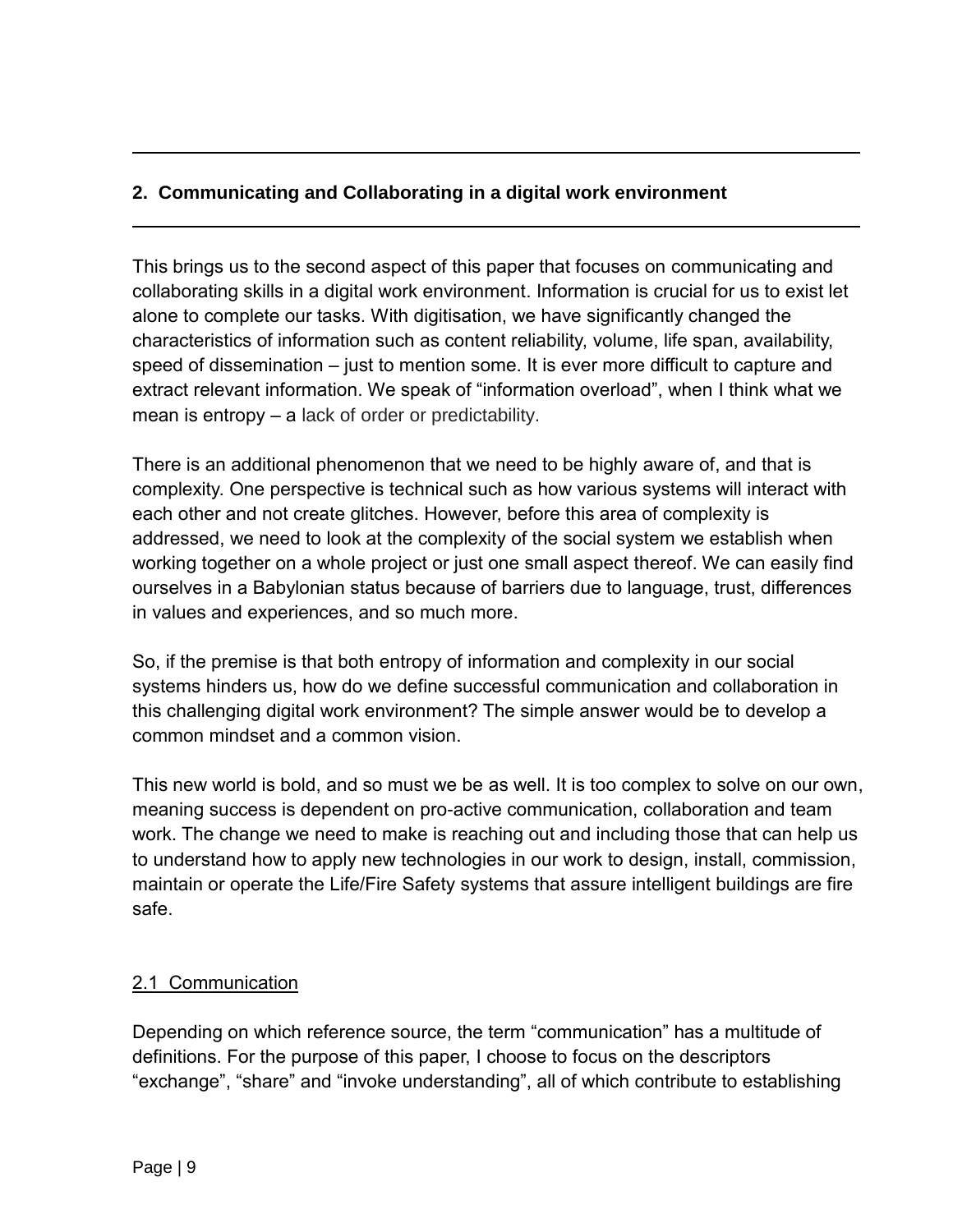transparency and building trust. Often, we are tied up in transmitting and not paying attention to receiving. It is a sign of the times to express oneself, but that is only half of communication. To be successful here calls for emotional awareness and mindfulness; for others and yourself.

## 2.2 Collaboration

If Communication is a discipline, then Collaboration is an instrument – a platform to engage, share and understand the knowledge, expertise, experiences, and more of those involved. In doing so, we utilise the resources around us, reaching out to the right people to achieve the mission successfully. This assists us as individuals or organisations to develop the best possible solutions – find the best possible answers. Collaboration gets the priorities on track, to focus on what is important and not just on what is urgent. In the long-term, regular collaboration enables the development of a collective vision and collective mindset.

#### 2.3 Communication and Collaboration to Synergy building

The term "synergy" has unfortunately been repeated so many times that it has lost its meaning – in German it has become an Unwort (non-word). If we set this aside, then let's focus on its true meaning being two or more people or entities cooperating to achieve collective results, greater than if approached individually.

Note that the basis of Synergy building is communication and collaboration. There are a number of models that can be used to make this clearer. The following has been taken from FranklinCovey – a US based company providing training to modify behaviour in organisations. The so-called  $6<sup>th</sup>$  Habit is Synergize.

The following is just an example to outline key areas to be aware of in synergy building, or what Stephen Covey called the 3<sup>rd</sup> Alternative. Key aspects of this model are the valuing of differences (in place of challenging them), clarifying what is to be achieved (commonly agreed and understood objective), and asking questions to understand the other side(s).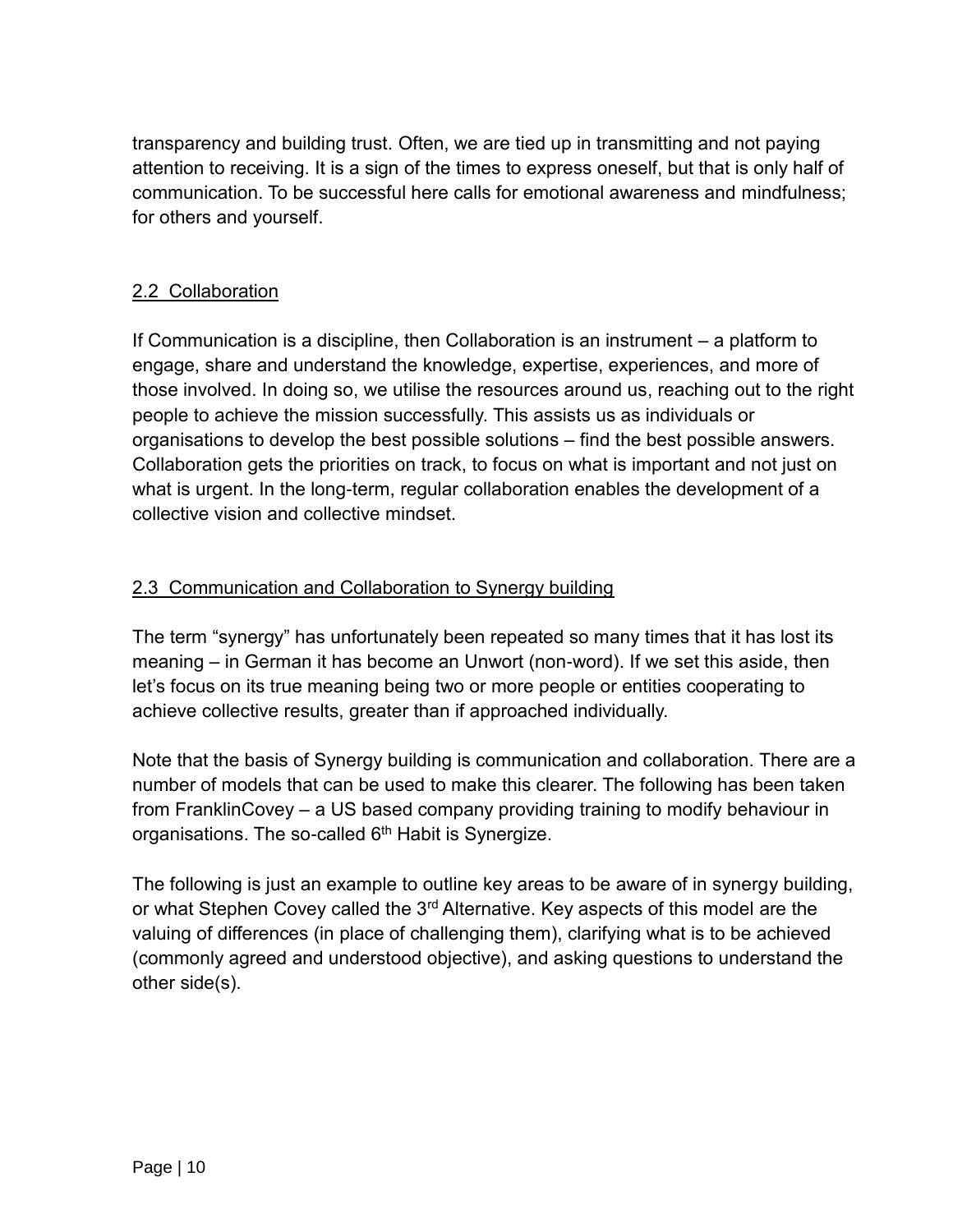

#### **YOU KNOW YOU'RE IN SYNERGY WHEN YOU:**

- Have a change of heart.
- Feel new energy and excitement.
- See things in a new way.
- Feel that the relationship has transformed.
- End up with an idea or a result that is better than what either of you started with (3rd Alternative).

*Source[: https://www.franklincovey.com/the-7-habits/habit-6.html](https://www.franklincovey.com/the-7-habits/habit-6.html)*